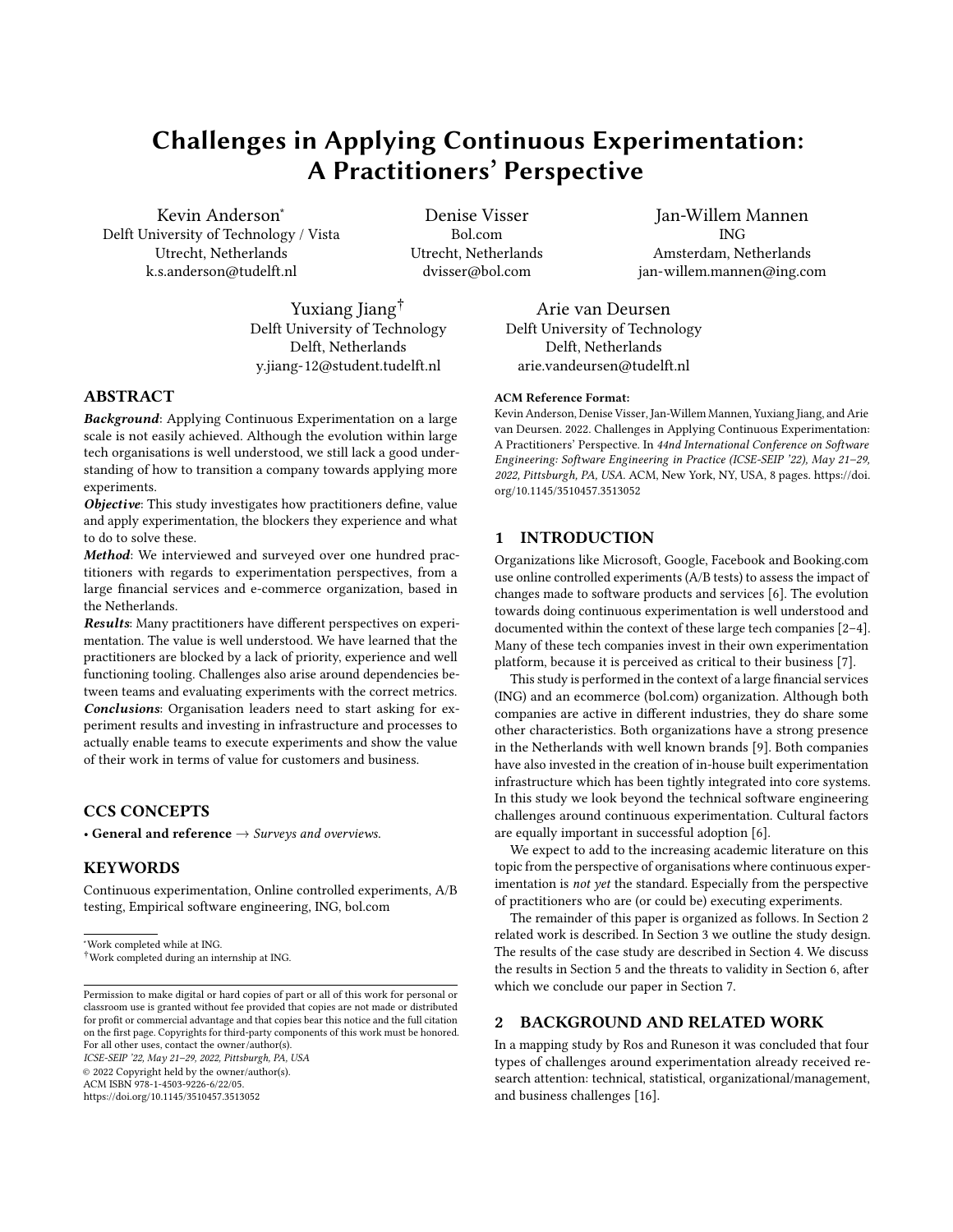Gupta et al. further identified challenges from 13 organizations that already apply experimentation on a large scale. Even these organizations have challenges around creating and maintaining a culture of experimentation [\[6\]](#page-6-0).

Lindgren and Münch researched the state of experimentation in 10 software organizations in Finland [\[15\]](#page-6-6). Their results show that the state of experimentation is not yet mature and the researchers concluded that the challenges in moving towards continuous experimentation are not on the technical side, but on the organizational level: culture, slow development speed, and difficulties in measuring customer value correctly.

It is important for product and service developers to continuously learn what customers want [\[5\]](#page-6-7). Applying continuous experimentation is a way to do that. Yaman et al. defined continuous experimentation as an experiment-driven development approach where critical assumptions are tested iteratively [\[19\]](#page-6-8).

The studies performed by Yaman within the context of four software companies from the Nordics, show that the transition to continuous experimentation is a learning process where it is important to understand the perspective from practitioners [\[18\]](#page-6-9). The human factor plays an important part in adopting experimentation practises and she concluded that individual people have different perspectives of what experiments are.

Fabijan et al. provided actionable steps to grow and keep a culture of experimentation and A/B testing [\[2\]](#page-6-1). They presented the concept of a flywheel where initial value from experimentation leads to more investments, which will lead to more value. They pointed out that the most difficult part is actually getting the first traction of this flywheel effect.

Kohavi provided various guidelines on how to deploy experimentation in industry [\[11,](#page-6-10) [12\]](#page-6-11). While his work provided important insights on how to conduct better experiments, they offered less organizational guidelines to support organizations that are on the path towards becoming more data and experiment driven.

## <span id="page-1-0"></span>3 RESEARCH METHOD

The goal of this study is to understand the specific challenges around experimentation in two organizations from different industries, both active in the Netherlands. Both organizations were early adopters of agile methodologies and have taken similar approaches to enabling experimentation with the support and development of in-house build experimentation tooling. At the time of this study the first, second and third authors were all directly involved in developments around the respective experimentation tools at ING and bol.com. Therefore they have a good understanding of the state of experimentation within the organizations.

We formulated four research questions to set more fine-grained directions for our study and to limit its scope.

RQ1: How do practitioners define and apply experimentation?

RQ2: What is the perceived value of experimentation?

RQ3: What are blockers in doing more experiments?

RQ4: What should an organization do to solve these blockers?

The data in this study is collected in two ways; via interviews and a survey. The detailed research design is described in the following two subsections.

#### 3.1 Recruitment and Participants

We recruited participants (n=34) based on personal knowledge of the organization and by asking early participants for references. We defined the following requirements for our participants to ensure a solid perspective of the challenges at hand:

- Mix of people in technical and business related roles
- Mix of people in individual contributor and leadership roles
- Significant professional experience (a minimum of five years)

Only two people declined the invitation to be interviewed, one due to time constraints and another because the person did not feel qualified to talk about the topic. We expect that the personal connection with the interviewers and the ease of doing a short interview over video call, led to the high acceptance rate. See Table [1](#page-2-1) for a list of all participants, their role and experience, and the duration of the interview in minutes.

## 3.2 Interview Procedure and Analysis

The semi-structured interviews were based on a set list of questions based on experience and discussions between the first and third authors. See the appendix for an overview of the questions. During the interview there was room for follow-up questions based on the responses. All interviews (n=34) were conducted via video conferencing and most of them also recorded (when permission was given). During the interview short notes were taken and afterwards the recorded interviews were transcribed for further analysis. All interviews at ING were conducted in January and February 2021, alternately by the first and third authors. The interviews at bol.com were performed, by the second author, in July and August of the same year.

After performing all (26) interviews at ING the first and third authors, analysed the results and formulated a first set of general themes. After the (8) interviews at bol.com, the outcome was discussed by the first and second authors and this led to a further refinement of the general themes. The combined results are presented in section four.

#### 3.3 Survey Procedure and Analysis

The results from the qualitative interviews have been validated via a survey, which was conducted at ING. A total of 868 persons from 4 different departments (tribes) were selected for participation in this survey. The departments were selected based on the scope of their work: digital transformation and improving digital sales and service. The current adoption of experimentation, measured by number of online controlled experiments, is also the highest in two of these departments. The other two are in the middle and bottom tiers of departments executing experiments.

The first and fourth authors jointly setup the questionnaire (see the appendix) and was pilot tested with the third author. After considering all feedback and implementing minor refinements, the questionnaire was distributed via email by the first author. The survey was held between September 28 and October 6. 73 people completed the survey, leading to a response rate of 8.4%. Although this response rate is lower than external benchmarks [\[1\]](#page-6-12), it is comparable to response rates from other surveys within ING. More importantly, the survey participants are a good representation across ING's departments and job roles.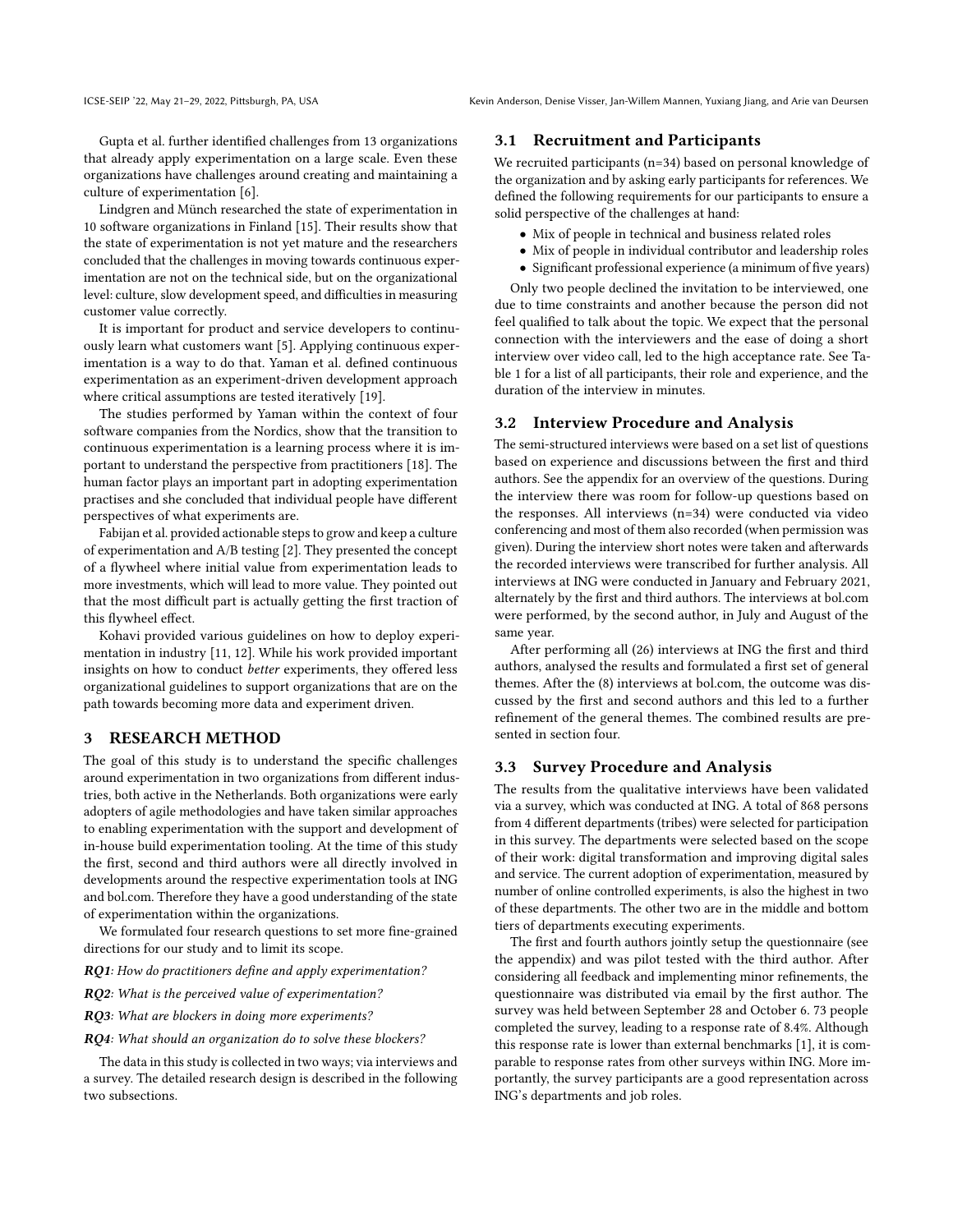<span id="page-2-1"></span>Challenges in Applying Continuous Experimentation:

Table 1: Profile of interview participants

| ID              | Org.       | <b>Role/Function</b>         | Exp.  | Duration |
|-----------------|------------|------------------------------|-------|----------|
|                 |            |                              | (yrs) | (min.)   |
| P <sub>1</sub>  | <b>ING</b> | Lead Customer Experience     | 12    | 40       |
| P <sub>2</sub>  | <b>ING</b> | Manager Innovation           | 12    | 35       |
| P <sub>3</sub>  | <b>ING</b> | <b>Manager Optimisation</b>  | 24    | 41       |
| P <sub>4</sub>  | <b>ING</b> | Manager Data Science         | 13    | 27       |
| <b>P5</b>       | <b>ING</b> | Product Owner                | 16    | 45       |
| P <sub>6</sub>  | <b>ING</b> | Online Marketer              | 15    | 31       |
| P7              | <b>ING</b> | Online Marketer              | 10    | 22       |
| P <sub>8</sub>  | <b>ING</b> | Online Marketer              | 21    | 21       |
| P <sub>9</sub>  | <b>ING</b> | Product Owner                | 10    | 46       |
| P <sub>10</sub> | <b>ING</b> | Product Owner                | 19    | 42       |
| P <sub>11</sub> | <b>ING</b> | <b>Innovation Consultant</b> | 18    | 56       |
| P <sub>12</sub> | <b>ING</b> | Lead Customer Experience     | 24    | 23       |
| P <sub>13</sub> | <b>ING</b> | Online Marketer              | 8     | 24       |
| P <sub>14</sub> | <b>ING</b> | Innovation Consultant        | 25    | 46       |
| P <sub>15</sub> | <b>ING</b> | Director Retail              | 25    | 23       |
| P <sub>16</sub> | <b>ING</b> | Product Owner                | 14    | 38       |
| P <sub>17</sub> | <b>ING</b> | Manager Social Media         | 6     | 22       |
| P <sub>18</sub> | <b>ING</b> | Manager UX                   | 17    | 36       |
| P <sub>19</sub> | <b>ING</b> | Director Digital             | 23    | 29       |
| P <sub>20</sub> | <b>ING</b> | <b>Online Marketer</b>       | 13    | 47       |
| P <sub>21</sub> | <b>ING</b> | Sr. Manager Digital          | 21    | 23       |
| P <sub>22</sub> | <b>ING</b> | Product Owner                | 5     | 50       |
| P <sub>23</sub> | <b>ING</b> | <b>Full Stack Engineer</b>   | 12    | 35       |
| P <sub>24</sub> | <b>ING</b> | Sr. iOS Developer            | 15    | 39       |
| P <sub>25</sub> | <b>ING</b> | Full Stack Developer         | 17    | 50       |
| P <sub>26</sub> | <b>ING</b> | Android Developer            | 15    | 31       |
| P <sub>27</sub> | bol.com    | Product Manager              | 15    | 37       |
| P <sub>28</sub> | bol.com    | Product Manager              | 10    | 47       |
| P <sub>29</sub> | bol.com    | Director IT                  | 30    | 45       |
| P30             | bol.com    | Manager Customer Service     | 18    | 36       |
| P31             | bol.com    | <b>Test Engineer</b>         | 22    | 24       |
| P32             | bol.com    | Director Business Models     | 30    | 25       |
| P33             | bol.com    | <b>Team Lead Analytics</b>   | 15    | 38       |
| P34             | bol.com    | Software Engineer            | 5     | 45       |

## <span id="page-2-0"></span>4 RESULTS

This section presents our findings from the interviews and survey.

# 4.1 Definition and application of experimentation (RQ1)

4.1.1 Definition of experimentation. Within ING an experiment is defined as 'a test observing how customers react in order to validate (or invalidate) business assumptions' [\[8\]](#page-6-13). The interviewees have a broad range of definitions of experimentation. Ranging from: "simply trying something" (P2), "making a change and see what the effect is" (P5), to "running a randomized controlled trial, a pilot is not an experiment to me" (P16). The latter definition is a much more strict definition.

Table 2 shows the results from the survey participants on the multiple-choice question (see Q3 in the Appendix). The standard definition within ING is also the most mentioned concept by the Table 2: Definition & application of experimentation at ING

| <b>Experimentation concept</b>                       | Partic.  |
|------------------------------------------------------|----------|
|                                                      | #,  %    |
| Observing customers reaction to (in)validate assump- | 64 (88%) |
| tions                                                |          |
| Quickly test something before committing to building | 58 (79%) |
| it completely                                        |          |
| $A/B$ testing                                        | 58 (79%) |
| Trying out something new                             | 56 (77%) |
| Learning what works                                  | 56 (77%) |
| Developing a hypothesis                              | 45 (62%) |
| Interviewing the target audience                     | 38 (52%) |
| Incremental improvements                             | 37 (51%) |
| Working with the PACE canvases                       | 28 (38%) |
| Asking colleagues what they think about an idea      | 25 (34%) |
| Changing a webpage on ING.be/nl                      | 15(21%)  |
| De-risking a project                                 | 13 (18%) |

survey participants (88%). To our surprise, 'asking colleagues what they think about an idea', is also seen as part of experimentation by 25 (34%) participants. From the survey we learned that over 60% of respondents already took some form of experimentation training (called 'PACE Academy'). This percentage is roughly the same (68%) in the group that finds "asking colleagues' part of experimentation. This might be due to time passed since attending training or conflicting perceptions.

For now, we can conclude that experimentation means, next to the default definition, many other things to different people.

4.1.2 Application of experimentation. All participants from the interviews mention concrete examples of experiments that they or their team have executed. This ranges from A/B tests, pilot groups to deploying data science models with control groups in place.

From the broader survey we learn that many respondents (36%) have not executed an experiment in the last 6 months. 33% have executed an experiment in the last month or sprint. See Table 3.

#### 4.2 Perceived value of experimentation (RQ2)

From the interviews we captured about four distinct categories where experimentation brings value to the participant: focus on value, risk mitigation, team alignment and intrinsic benefits on a personal level.

4.2.1 Focus on value. Colleagues are taught that "experiments help to reduce the uncertainty in our backlog, ensuring our scarce resources are only used for the things that really matter for our customers" [\[8\]](#page-6-13). Especially knowing what kind of value you deliver to customers, is something that is often mentioned by participants. Participant P4 said it like this: "... knowing that you are bringing value to the customer and knowing what that value is". And participant P33 described it like this: "Understand which levers you can pull to add value for the customer and the company". Other participants stressed the value of validating assumptions and moving away from opinions: "Nobody has a monopoly on wisdom, we need to validate the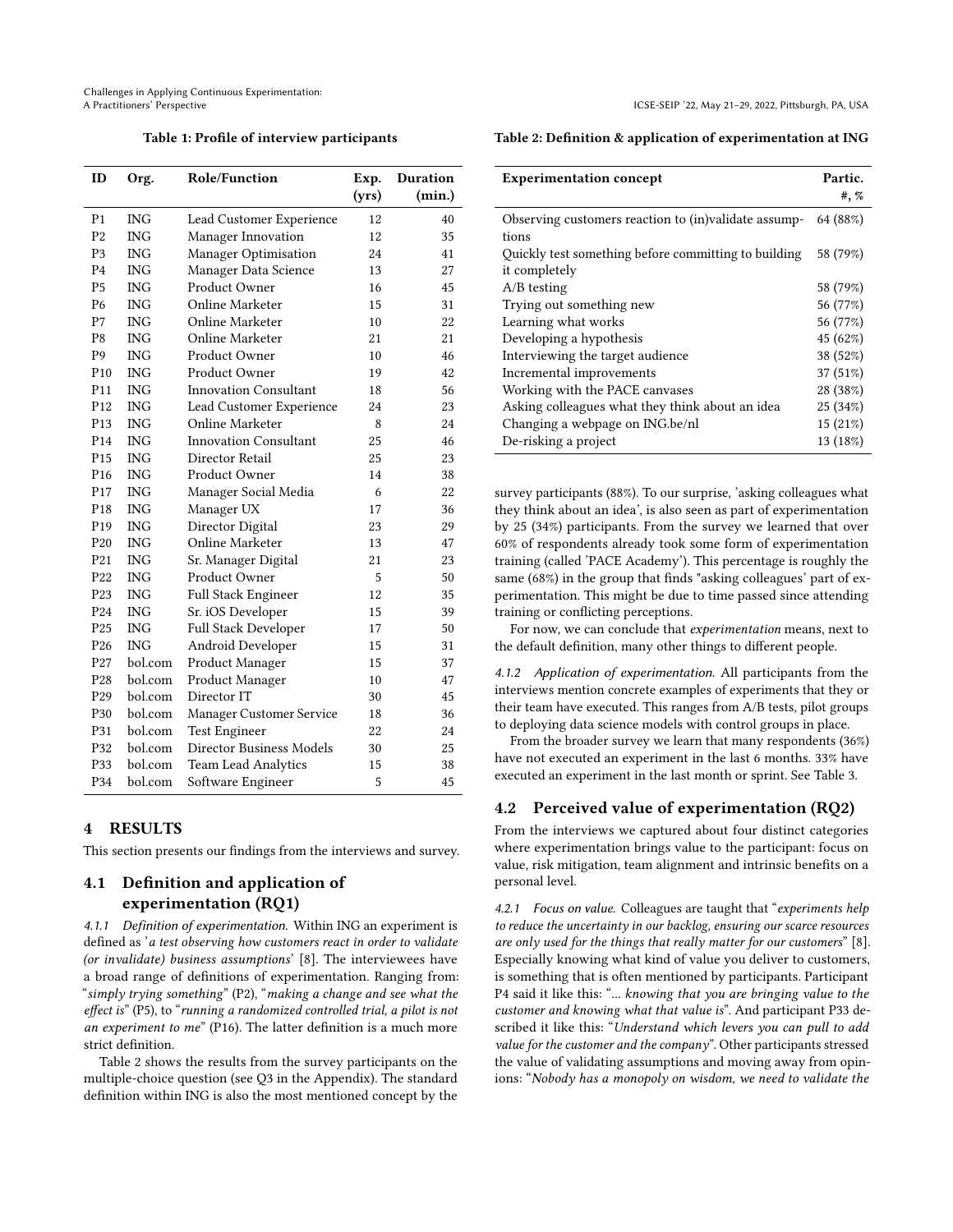assumptions we have. That means testing different versions and learn from that. It's a continuous process of validating assumptions", said participant P22. Similar remarks are made by participant P19: "I believe in continuous improvement. We need to move away from thinking in opinions and thinking more in facts. Everything is constantly changing, so we have to get this way of thinking in the genes". Participant P21 immediately shared a clear example of where the application of experimentation led to significant results: "Basically through continuously doing experiments and monitoring we have been able to improve process  $X$  from 45% in 2019 to 70% now". The focus on value delivered that experimentation brings, is clearly a big benefit perceived by the participants.

4.2.2 Risk mitigation. Another reason to use experimentation is to de-risk a project. Like participant P12 says: "I see experimentation as a way to make sure you validate the riskiest assumptions with customers in an early stage of any project". This can prevent unexpected behavior in later stages or the change to mitigate the identified risk. To our surprise, the term 'de-risking a project' resonated the least with the survey participants (see table 2). Only 13 (18%) think about this when they are asked to define experimentation.

4.2.3 Team alignment. Experiments can give objective information about the impact and direction of certain effects. Some participants emphasize the value of having this objective data in the context of discussions within, and between teams. Participant P5 said: "we simply have better discussions". And participant P34 stresses that "experiments give clear answers to specific questions and discussions we are having with other teams." This can enormously reduce the number of opinion based discussions people in and between teams have.

4.2.4 Intrinsic benefits. The fourth benefit that came out of our round of interviews is more on a personal level. Some participants focus on the intrinsic value that doing experimentation brings to them. Like participant P5 says: "I simply enjoy to see if something works as intended. And my life as Product Owner becomes easier, because everyone has an opinion, but with data from experiments we simply have better discussions". And according to participant P6: "Experiments give me certainty, certainty about what is happening. I am creative, open minded and I like facts. It gives me strength when I know what the effect is. I don't like to bluff, I like to see the facts." Curiosity is also a term that was mentioned often:  $I'm$  curious to find out if people understand what we came up with.", said participant P18. Finally, participant P32 didn't see any intrinsic benefits: "the benefits are for the company, not for me personally".

#### 4.3 Experimentation blockers (RQ3)

With so many strong and clear benefits, the next question focused on the blockers of doing large scale experimentation.

<span id="page-3-0"></span>4.3.1 No priority. The most common reason that was mentioned was simply not having enough priority to create experiments. Participant P1 summarizes it well: "Focus is often on delivery, experiments or other ways of measuring impact does not get sufficient priority". And participant P30 pinpoints that: "Often, the solution to a problem has already been devised. Then it's about prioritizing solutions,

| Table 3: Have you or your squad executed any experiment |  |  |
|---------------------------------------------------------|--|--|
| during the last 6 months?                               |  |  |

| Frequency                      | Partic.<br>#,  % |
|--------------------------------|------------------|
| No experiment in last 6 months | 26 (36%)         |
| Yes, once per month            | 17 (23%)         |
| Yes, once per quarter          | 14 (19%)         |
| Yes, once in the past 6 months | 9(12%)           |
| Yes, at least once per sprint  | $7(10\%)$        |

instead of problems to work on". Next to focus on delivery and prioritizing solutions, sometimes priorities are temporarily shifted. Participant P25 explains: "Focus for our teams is to maintain the feature until an important migration is done. There is no room for improvements now".

<span id="page-3-1"></span>4.3.2 Dependencies. Almost all participants mentioned having too many dependencies as a blocker in executing more experiments. Participant P10 explained: "For many experiments I am dependent on a Data Analyst, and it takes them a lot of time. So it feels I need to bother someone else with it". And participant P6 says: "I am dependent on IT development resources in other teams to make changes and launch experiments". Next to mentioned dependencies on Data Analysts and Software Engineers, other participants mentioned dependencies with Legal and User Experience Experts.

4.3.3 No experience. From the survey participants  $64\%$  (n=47) say they have received training around experimentation. Also 77% indicated that they have discussed experimentation with their team. But also almost half of the survey respondents indicate they (or their squad) have executed no (36%) or just 1 (12%) experiment in the last 6 months. More teams are discussing than doing experimentation. The lack of experience is not helping in increasing the experiment velocity.

4.3.4 No or hard to use tooling (functionality). Participants point to missing or broken functionality in the current experimentation tooling. Some functionality had been present, but is currently not working properly. Participant P13 even points out that "At the moment we don't have access to an A/B testing tool, so we are doing one version at the time: first two weeks version A and then two weeks version B. That is of course not a pure way of testing". This participant clearly has the will to experiment, but is not supported with the correct tooling.

4.3.5 Issues with metrics. Another issue that participants mention is the fact that they experience issues with evaluating their experiments in the correct way. Some type of metrics are not available, which forces people to use less relevant metrics for the evaluation of experiments. Some teams have trouble coming up with proper measurements at all: "it is often hard to formulate clear measurable goals. This makes it difficult to choose a meaningful metric for evaluation of experiments" says participant P16. Another participant (P20) says "I have continuously doubts about the metrics I'm seeing and I need to do the troubleshooting myself".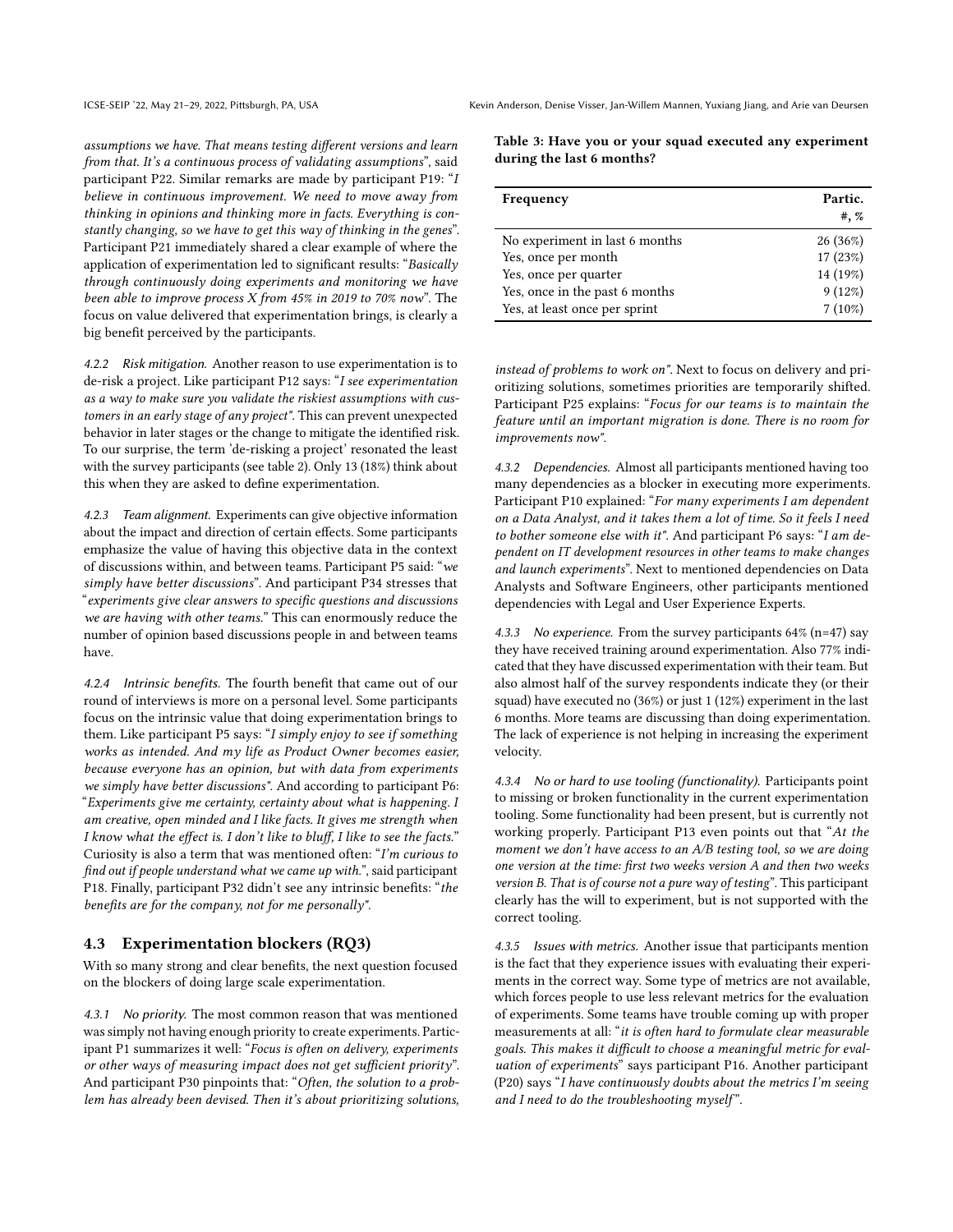## 4.4 Improvements (RQ4)

In this section we will answer the question: how can we improve the situation around the blockers identified in section 4.2. This is based on the answers from the study participants, but also on our own understanding of the challenges.

4.4.1 Leadership priority. The remarks around a lack of priority are in stark contrast with the identified value of experimentation. It seems that everyone during our conversations was convinced that the organization should be doing large scale experimentation, but somehow they are not doing it (enough).

Participant P28 says it like this: "It is not expected of us to run experiments. We manage internal expectations based on the 'WHAT', and less on the contribution to KPI's".

This suggest that leaders should start challenging teams to evaluate developed features based on quantifiable results, instead of only on timely delivery. One Senior Manager (participant 21) acknowledged that "We need to accept the trade-offs. In the beginning we will probably go slower, but experimentation will eventually make us go faster". This suggests that currently the teams that have to deal with many dependencies are already satisfied when they have shipped a feature to production.

Setting priorities could also help in forming sufficient self supported teams. This challenge is about speed of development. The organization needs to have as many independent and empowered teams that are sufficiently staffed to live up to their purpose. As participant P19 indicates: "Pressure on [feature] delivery is high. This limits us to experiment. Also some teams have challenges with getting the output we seek. We are looking into ways to optimise this. This will also make room for more validation".

Although this blocker is not only an issue for experimentation itself. This is hindering development of products and services in general. In this setting experimentation is being perceived as adding an extra layer of complexity to the product development process. Therefore it is extra important to make running an experiment as easy as possible.

4.4.2 Integrated tool. The second challenge organizations should invest in is in making the tooling to execute an experiment as easy as possible. As participant P19 notes: "People find it difficult to quickly validate hypotheses. Eventually people just start building. Our tooling is now not really plug-and-play, we lack easy to use tooling". A seamless integration of experimentation tooling in the software development lifecycle can lower the cost of setting up an experiment [\[2\]](#page-6-1). This continuous drive in trying to lower the cost of an experiment needs a dedicated team to (in the first place) enable it and after that, keep it up and running, and continuously improve this system. Participant P1 said it like this: "All the friction you can take away, you should. People are a bit lazy by nature, you have to make it as easy as possible".

4.4.3 Trustworthy results. Make sure quality controls are in place and that issues around measuring are solved in a timely fashion. This also needs a dedicated team that continuously monitors the health of the experimentation tool. To prevent each and everyone to solve issues by themselves, like participant (P20) indicated  $I$ have continuously doubts about the metrics I'm seeing and I need to do the troubleshooting myself".

4.4.4 Education. There needs to be training on the how to do experimentation and coming to a common understanding of what it exactly is. As the research shows, running an experiment means several things to people. We expect that a stricter definition will make it easier to get understanding of what it actually means to do experimentation. Participant P2 stresses the importance of accessible learning opportunities: "All PACE modules are now freely available. This training was very expensive, now anyone can join for free whenever they like via our online portal". Participant P2 also says that training people is a good start: "It's a combination of know-how, mindset and support from the top. We can start by investing in more training". Participant P11 does point out that training alone might not be enough: "Some people will still need assistance in setting up their first experiment".

4.4.5 Share learnings. By sharing the learnings from experiments across the organisation, we show that gut feeling is often not correct. This can act as a new trigger to start experimenting. Next to that, continuously showing the value from experiments will ensure future investments in the experimentation program, as also shown by Fabijan et al. [\[2\]](#page-6-1). As participant P13 says: "We should organise more sessions where we can share experiences around experiments, what works, what does not work. And what can other teams test as well". And participant P22 says "We need a sharing platform to store the learnings from past experiments. This can act as inspiration for others".

## <span id="page-4-0"></span>5 DISCUSSION

The outcomes of our interviews and survey as presented in this paper highlight how practitioners define and apply experimentation, and what challenges they face in applying experimentation more often in their daily work. From this, we suggest several lines of action, divided in recommendations for practitioners (companies and vendors) and recommendations specific to researchers and educators.

## 5.1 Recommendation to Practitioners

First, practitioners should make sure that everyone within an organization is aware of what experimentation is, and what it is not. For example, asking colleagues what they think about an idea, might provide valuable information, but it lacks the core concept of simply observing behavior, without explicitly asking about thoughts and feelings. The many different meanings experimentation currently seem to have to different people makes it harder to steer the desired behavior around experimentation. We also recommend to include the concept of risk mitigation in applying experimentation. These topics should all be addressed in training.

Second, the transition towards continuous experimentation starts with company senior leaders asking for experiment results. As long as projects are mostly being steered based on delivery timelines [\[14\]](#page-6-14), there is less incentive for teams to start or increase the rate of experimentation. We recommend leaders to start measuring the impact of teams in terms of outcome metrics, not purely on output. This includes challenging teams on how they have come to decisions by asking 'How do you know?' and 'How do we know we will be right?'.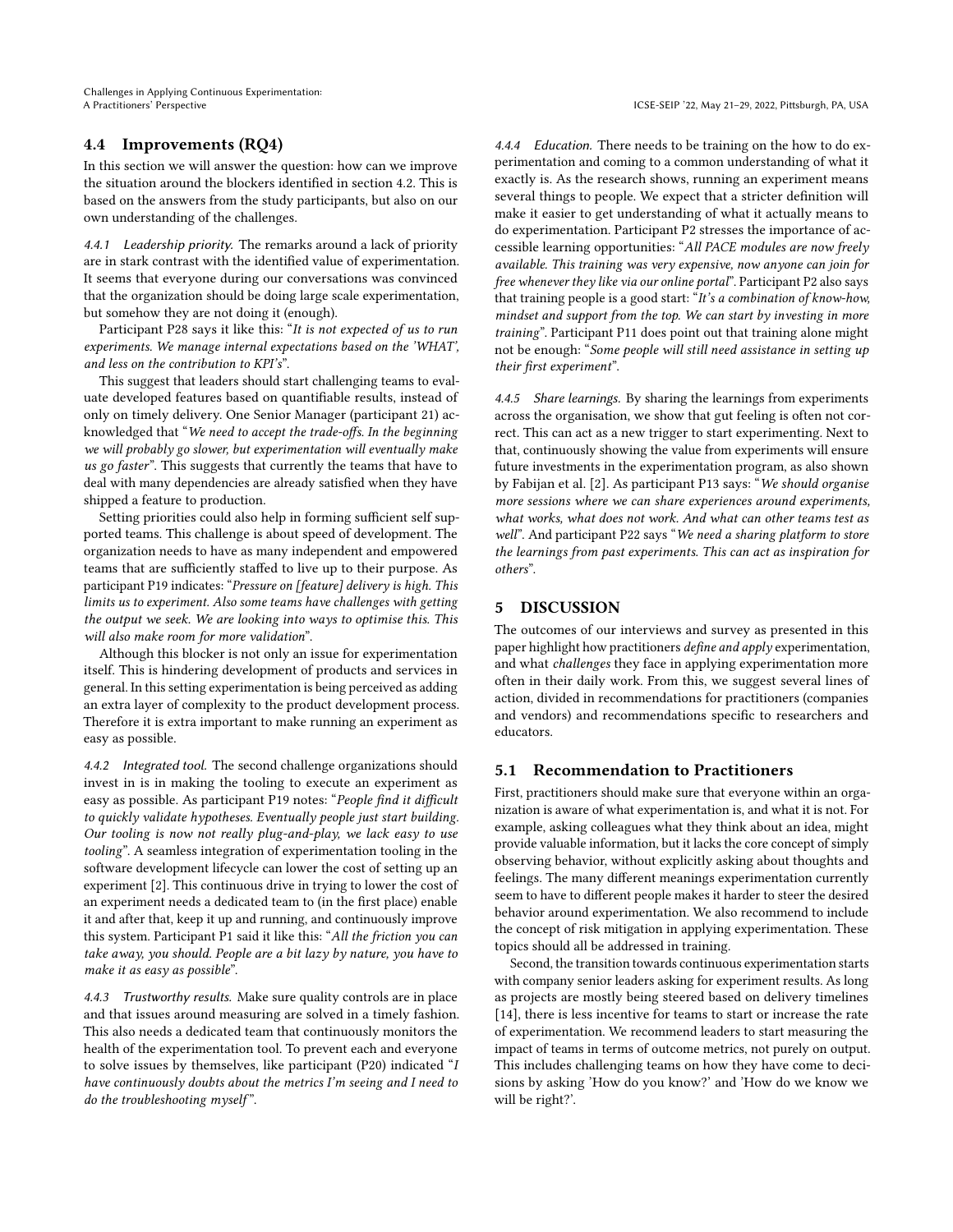Third, organizations cannot expect large and sustainable impact from experimentation when their efforts around training and infrastructure are not organised from one dedicated team or centre of excellence. This relates to the blocking issues around priority (Section [4.3.1\)](#page-3-0). Organizations that take experimentation seriously, should invest in this important area. Good examples here are Booking.com [\[10\]](#page-6-15) and LinkedIn [\[17\]](#page-6-16): both companies have multiple dedicated teams in place to build infrastructure, train people and facilitate large scale experimentation.

Fourth, the barriers identified around dependencies (Section [4.3.2\)](#page-3-1) pose impediments to the successful adoption of experimentation. These blocking issues go beyond experimentation. For example, if teams are too dependent on others, this may be an issue to address first, before asking teams to start to execute (more) experiments. Resource allocation and team structure go beyond the application of experimentation. For example, research by Kula et al. indicates that managing or reducing task dependencies is a key factor contributing to on time delivery in large-scale agile development [\[13\]](#page-6-17). The blockers identified in this study stress the importance of this topic for leaders to successfully deal with.

## 5.2 Recommendation to Researchers and Educators

We advise researchers to team up with organizations on the path towards continuous experimentation. It can lead to a better understanding of the sometimes messy practice many teams operate in. More research is needed to better understand what interventions are most effective in getting teams to adopt continuous experimentation.

We also encourage cross industry collaboration between researchers and companies from different industries. This way we can better learn which challenges are organization specific and which are common across industries.

Lastly, academic educators might want to consider experimentation a first class citizen in undergraduate software engineering courses. This calls for lab work in which feature delivery is not just based on time taken and code quality, but on actually conducted experiments demonstrating that feature A leads to a better end user experience than feature B. This tight connection between coding and end user satisfaction may be hard to achieve as it requires the involvement of end users in an academic course, but our findings suggest that such an experience would prepare students well for their next position in industry.

## <span id="page-5-0"></span>6 THREATS TO VALIDITY

In this section we discuss the possible threats to validity and the action we took to mitigate them.

#### 6.1 Threats to Internal Validity

Possible threats to internal validity mostly come from the interview process we propose and the analysis of the semi-structured interviews performed. We mitigated this by sufficient test rounds within the author group, but also with the participants. For example, the first four interviews were jointly attended by the first and third

author. Both authors took turns in interviewing and observing. Afterwards they jointly reflected on the process. This way we ensured a similar approach in interviewing.

We tried to recruit the right people and not only people with a positive outlook on experimentation. To avoid selection bias, the term 'experimentation' was not mentioned in the survey invitation email. However, since it was framed as "delivering differentiating customer experiences", this could also have led to attract specific colleagues. This might have influenced the number of respondents. As mentioned earlier, the participants are a good representation of departments and job roles.

#### 6.2 Threats to External Validity

Naturally, our results come from a limited set of organizations in a specific region. Likely when we expand with companies of different sizes, from different application domains, or from other regions we will find additional challenges around adopting continuous experimentation, as well as new challenges that the people in the two organisations in our study have not yet been facing. Our results serve as a starting point to conduct such further studies.

## <span id="page-5-1"></span>7 CONCLUSIONS

Applying continuous experimentation on a large scale is not easily achieved. This paper describes the perspectives and challenges in a large financial services and an e-commerce organisation, after interviewing 34 practitioners from these organisations. Next to that we surveyed 73 practitioners to corroborate the results from the interviews.

Our results point out that many practitioners have different perspectives on what experimentation exactly is. The potential value is understood: focus on customer value, aligning teams, next to some intrinsic benefits. Although risk mitigation was often mentioned during the interviews as a potential benefit, only 18% (22) of the survey participants agreed with this. Unfortunately, experimentation is not being applied often. Our findings indicate that practitioners are blocked by a lack of priority, experience and/or well functioning and easy-to-use tooling, and by too many dependencies between teams as well as the choice of metrics in evaluating experiments.

The study emphasizes the need for a common understanding of what experimentation is. Leadership needs to start asking about experiment results. This requires investing in infrastructure and processes to actually enable teams to execute experiments that show the value of their work in terms of value for customers and businesses.

We sincerely hope that this paper can spark more research into organizations on their path to applying continuous experimentation on a large scale. We believe this study can be an important next step in helping organisations on this journey.

## ACKNOWLEDGMENTS

The authors would like to thank all participants for their willing contributions to this project. We also wish to thank the three reviewers and Lukas Vermeer for their constructive feedback. This paper was partially funded by ICAI AI for Fintech Research.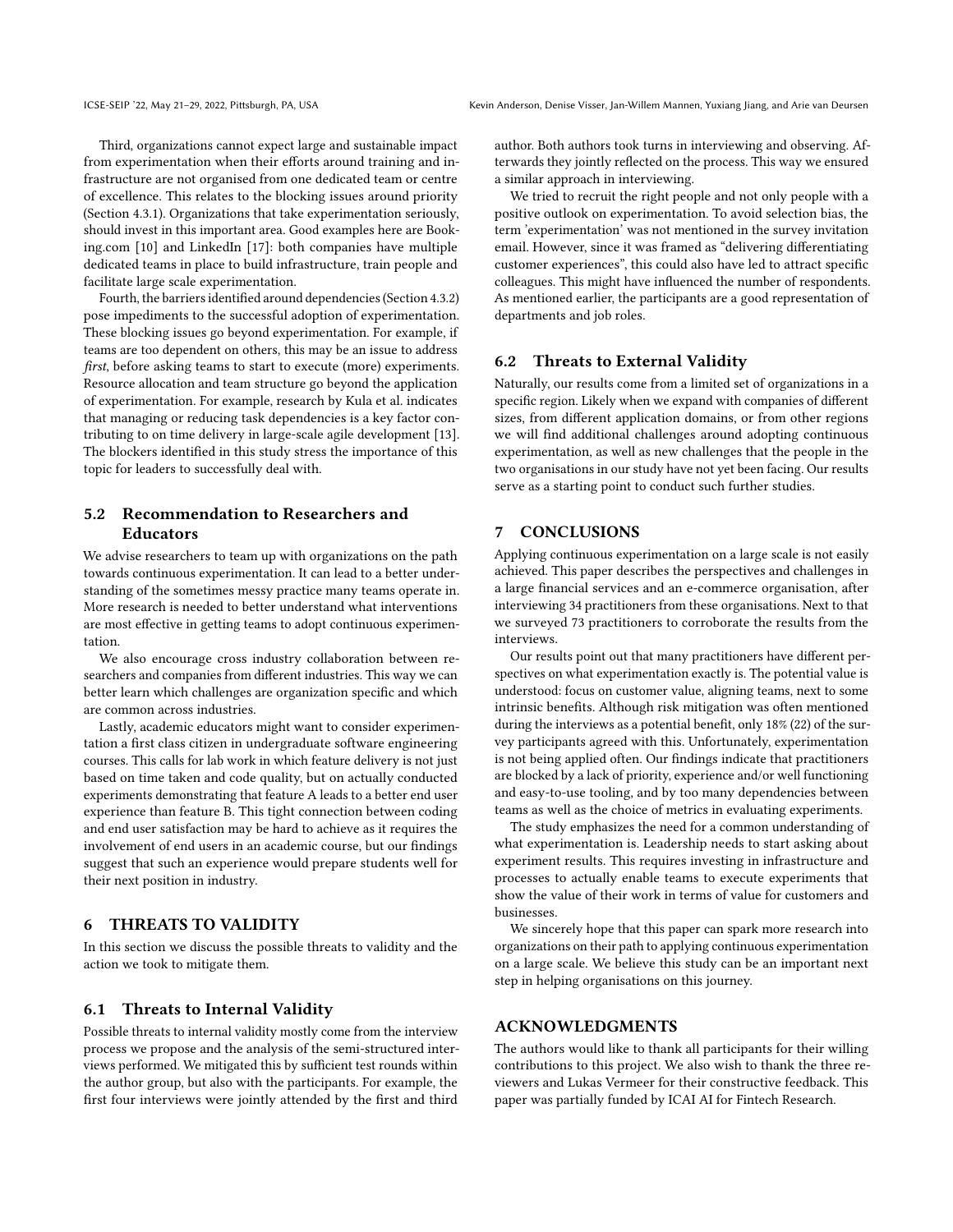Challenges in Applying Continuous Experimentation: A Practitioners' Perspective **ICSE-SEIP '22, May 21-29, 2022, Pittsburgh**, PA, USA

## **REFERENCES**

- <span id="page-6-12"></span>[1] Yehuda Baruch and Brooks C. Holtom. 2008. Survey response rate levels and trends in organizational research. Human relations 61, 8 (2008), 1139-1160. Publisher: Sage Publications Sage UK: London, England.
- <span id="page-6-1"></span>[2] Aleksander Fabijan, Benjamin Arai, Pavel Dmitriev, and Lukas Vermeer. 2021. It takes a Flywheel to Fly: Kickstarting and Growing the A/B testing Momentum at Scale.
- [3] Aleksander Fabijan, Pavel Dmitriev, Helena Holmström Olsson, and Jan Bosch. 2017. The evolution of continuous experimentation in software product development: from data to a data-driven organization at scale. In Proceedings of the 39th International Conference on Software Engineering. IEEE Press, 770-780.
- <span id="page-6-2"></span>[4] Fabian Fagerholm, Alejandro Sanchez Guinea, Hanna Mäenpää, and Jürgen Münch. 2014. Building blocks for continuous experimentation. In Proceedings of the 1st International Workshop on Rapid Continuous Software Engineering (RCoSE 2014). Association for Computing Machinery, Hyderabad, India, 26-35. [https:](https://doi.org/10.1145/2593812.2593816) [//doi.org/10.1145/2593812.2593816](https://doi.org/10.1145/2593812.2593816)
- <span id="page-6-7"></span>[5] Fabian Fagerholm, Alejandro Sanchez Guinea, Hanna Mäenpää, and Jürgen Münch. 2017. The RIGHT model for continuous experimentation. Journal of Systems and Software 123 (2017), 292-305. Publisher: Elsevier.
- <span id="page-6-0"></span>[6] Somit Gupta, Ronny Kohavi, Diane Tang, Ya Xu, Reid Andersen, Eytan Bakshy, Niall Cardin, Sumita Chandran, Nanyu Chen, Dominic Coey, and others. 2019. Top challenges from the first practical online controlled experiments summit. ACM SIGKDD Explorations Newsletter 21, 1 (2019), 20-35. Publisher: ACM New York, NY, USA.
- <span id="page-6-3"></span>[7] Somit Gupta, Lucy Ulanova, Sumit Bhardwaj, Pavel Dmitriev, Paul Raff, and Aleksander Fabijan. 2018. The Anatomy of a Large-Scale Experimentation Platform. In 2018 IEEE International Conference on Software Architecture (ICSA). IEEE,  $1 - 109.$
- <span id="page-6-13"></span>[8] ING. 2020. Experiment Design Playbook. internal document.
- <span id="page-6-4"></span>[9] Kantar. 2020. BrandZ Top 30 Most Valuable Dutch Brands 2021. Technical Report. Kantar. [https://www.rankingthebrands.com/PDF/Brandz%20Most%20Valuable%](https://www.rankingthebrands.com/PDF/Brandz%20Most%20Valuable%20Netherlands%20Brands%202021%20top%2030.pdf) [20Netherlands%20Brands%202021%20top%2030.pdf](https://www.rankingthebrands.com/PDF/Brandz%20Most%20Valuable%20Netherlands%20Brands%202021%20top%2030.pdf)
- <span id="page-6-15"></span>[10] Raphael Lopez Kaufman, Jegar Pitchforth, and Lukas Vermeer. 2017. Democratizing online controlled experiments at Booking. com. *arXiv preprint* arXiv:1710.08217 (2017).
- <span id="page-6-10"></span>[11] Ron Kohavi, Alex Deng, Roger Longbotham, and Ya Xu. 2014. Seven rules of thumb for web site experimenters. In Proceedings of the 20th ACM SIGKDD international conference on Knowledge discovery and data mining (KDD '14). Association for Computing Machinery, New York, New York, USA, 1857-1866. <https://doi.org/10.1145/2623330.2623341>
- <span id="page-6-11"></span>[12] Ron Kohavi, Roger Longbotham, Dan Sommerfield, and Randal M. Henne. 2009. Controlled experiments on the web: survey and practical guide. Data Mining and Knowledge Discovery 18, 1 (Feb. 2009), 140-181. [https://doi.org/10.1007/s10618-](https://doi.org/10.1007/s10618-008-0114-1)  $008 - 0114 - 1$
- <span id="page-6-17"></span>[13] Elvan Kula, Eric Greuter, Arie Van Deursen, and Gousios Georgios. 2021. Factors Affecting On-Time Delivery in Large-Scale Agile Software Development. IEEE Transactions on Software Engineering (2021), 1-1. [https://doi.org/10.1109/TSE.](https://doi.org/10.1109/TSE.2021.3101192) [2021.3101192](https://doi.org/10.1109/TSE.2021.3101192)
- <span id="page-6-14"></span>[14] Elvan Kula, Ayushi Rastogi, Hennie Huijgens, Arie van Deursen, and Georgios Gousios. 2019. Releasing fast and slow: an exploratory case study at ING. In Proceedings of the 2019 27th ACM Joint Meeting on European Software Engineering Conference and Symposium on the Foundations of Software Engineering. ACM, Tallinn Estonia, 785-795.<https://doi.org/10.1145/3338906.3338978>
- <span id="page-6-6"></span>[15] Eveliina Lindgren and Jürgen Münch. 2016. Raising the odds of success: the current state of experimentation in product development. Information and Software Technology 77 (Sept. 2016), 80-91.<https://doi.org/10.1016/j.infsof.2016.04.008>
- <span id="page-6-5"></span>[16] Rasmus Ros and Per Runeson. 2018. Continuous experimentation and a/b testing: A mapping study. In 2018 IEEE/ACM 4th International Workshop on Rapid Continuous Software Engineering (RCoSE). IEEE, 35-41.
- <span id="page-6-16"></span>[17] Diane Tang, Ashish Agarwal, Deirdre O'Brien, and Mike Meyer. 2010. Overlapping experiment infrastructure: More, better, faster experimentation. In Proceedings of the 16th ACM SIGKDD international conference on Knowledge discovery and data mining. ACM, 17-26.
- <span id="page-6-9"></span>[18] Sezin Gizem Yaman. 2019. Initiating the Transition towards Continuous Experimentation : Empirical Studies with Software Development Teams and Practitioners. (Oct. 2019).<https://helda.helsinki.fi/handle/10138/305855> Accepted: 2019-10-04T06:00:19Z ISBN: 9789515155436 Publisher: Helsingin yliopisto.
- <span id="page-6-8"></span>[19] Sezin Gizem Yaman, Myriam Munezero, Jürgen Münch, Fabian Fagerholm, Ossi Syd, Mika Aaltola, Christina Palmu, and Tomi Männistö. 2017. Introducing continuous experimentation in large software-intensive product and service organisations. Journal of Systems and Software 133 (2017), 195-211. Publisher: Elsevier.